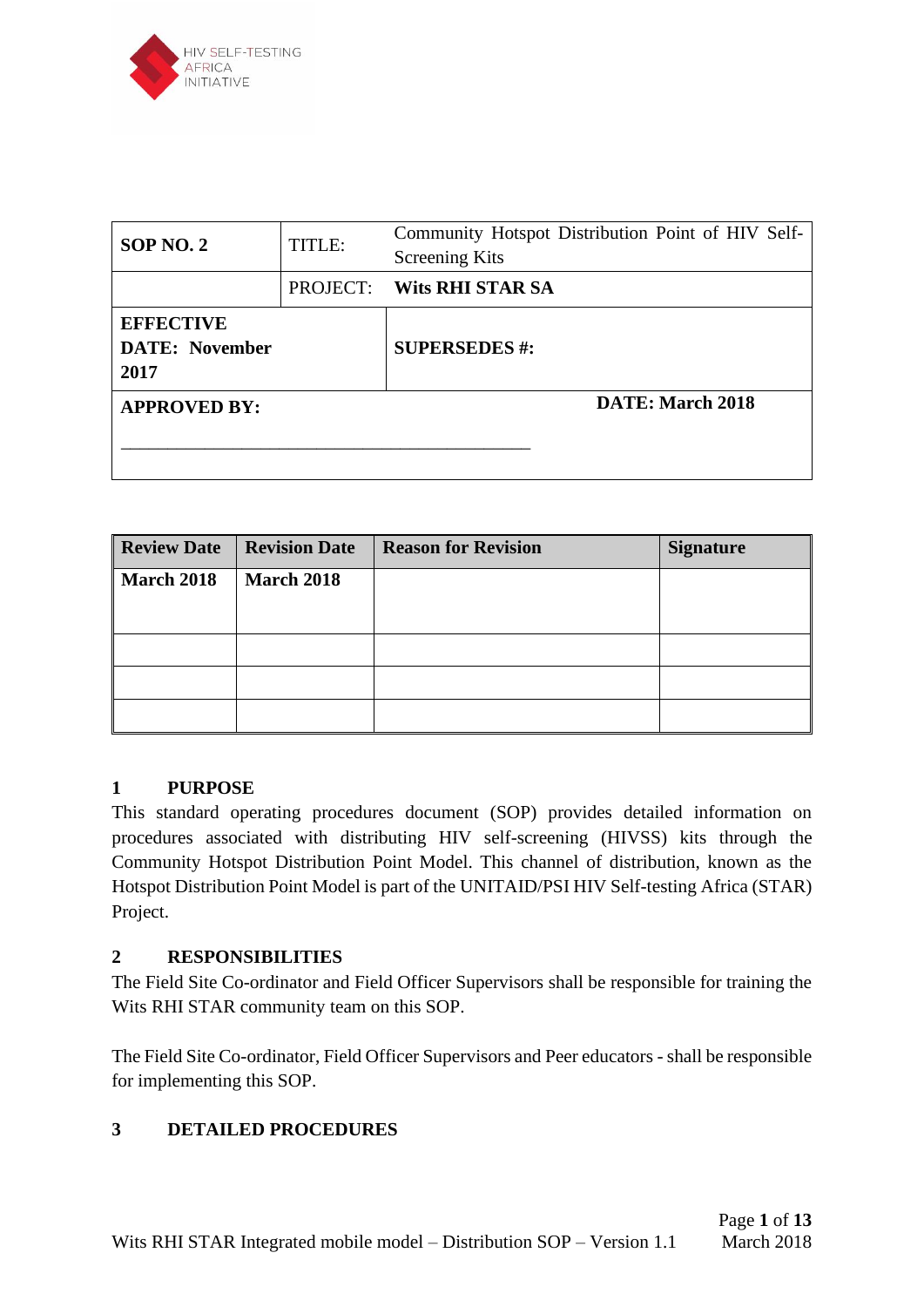

The HIV self-screening kits used in this study will be the OraQuick Advance Rapid HIV 1/2, oral fluid test. The hotspot distribution points are located throughout Region F in Johannesburg and DKK district in North West Province. Self-screening kit distribution will be integrated within the existing Community Mobile HIV testing service run by Community HSS.

# **3.1 Offer of HIV self-screening**

The following clients will be offered HIVSS:

- All clients approaching the hotspot distribution point will be offered an HIVSS to take home with option to HIVSS on site if preferred (assistance available)
- All clients opting for HIVSS for their partner if their partner is:
	- o Male; or
	- o if client does not know partner's status or knows partner has not tested been tested recently.

#### **3.2 Preparation for Hotspot Distribution Point model:**

- **i**) HIVSS on site kits:
	- Prepacked kits in open disposable bags with:
		- o Blank HIV self-read card
		- o HIVSS positive referral card for clinic including contact number of STAR supervisor and nurse
		- o Referral information sheet specific to distribution site
- **ii)** HIVSS take home kits:
	- Prepacked kits in open disposable bags with:
		- o HIVSS positive referral card for clinic including contact number of STAR supervisor and nurse
		- o Referral information sheet specific to distribution site
- **iii)** IEC materials:
	- Fast Facts
	- FAQs
- **iv)** Equipment:
	- Demonstration table and chairs
	- 2 pop-up cubicles with table, chair, disposal bin, light and alarm clock
	- Return box for used kits
- **v)** DCFs:
	- Fixed Distribution Point
	- Partner only HIVSS distribution

#### **3.3 Location choice**

This model is focused on distribution at potential hotspots. Appropriate choice of location for this model is therefore essential. Locations should have:

- High foot traffic
- High numbers of men and young people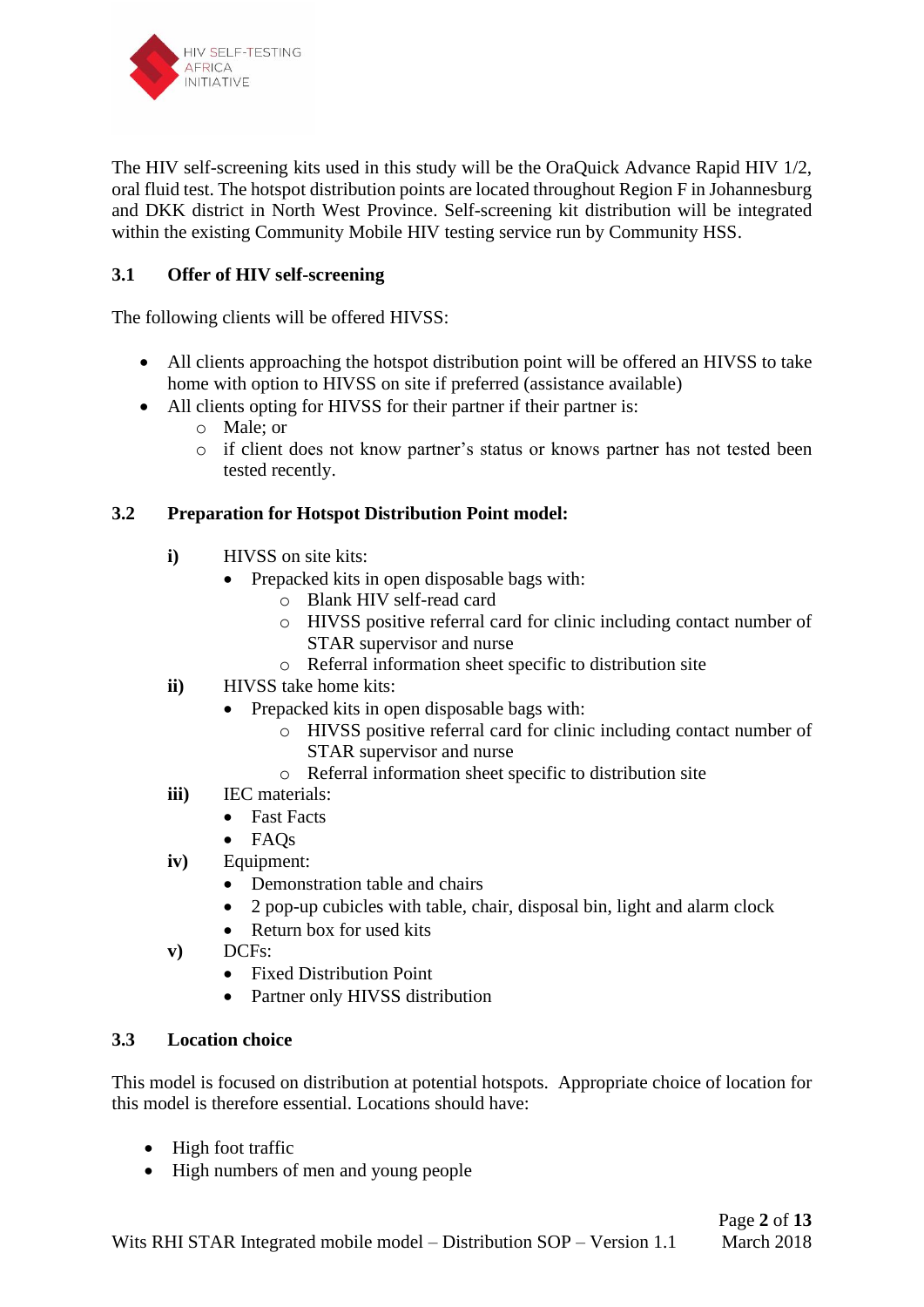

• High yield of new HIV positive cases.

Locations should be places where comprehensive HIV testing services are not routinely offered and may be difficult to offer e.g. due to space limitations. Examples of locations to target include but are not limited to:

- Outside grocery shops and inside shopping complexes
- Transport hubs including taxi ranks, bus stations and train stations

#### **3.4 HIVSS Hotspot Distribution Point Variations**

This model has 2 variations:

- No confirmatory testing available on site
- Confirmatory testing available on site

Confirmatory testing is only provided where:

- There are human resources available to provide confirmatory testing e.g. an additional counsellor or a peer educator/field supervisor who is also as a trained counsellor
- Sufficient space at the location to set up an additional gazebo to provide confirmatory testing

*SOP adaptions for where confirmatory testing is provided on site are reflected throughout in italics.*

#### **3.5 Hotspot Distribution Point location set-up**

The diagram in Appendix A (without confirmatory testing) and *B (with confirmatory testing)*  sets out the ideal location set up. However every community location is different requiring adaption of the ideal set up. Importantly, site set-up should always prioritize provide clients with confidentiality and protection against inadvertent HIV status disclosure.

#### **3.6 HIVSS Hotspot Distribution Point algorithm**

The diagram in Appendix 3 set out the process flow algorithm which is more fully described below.

#### 3.6.1 Recruitment

• Clients both approach the distribution point and are approached by peer educators to mobilize to attend the service. Mobilization is specifically targeted towards men and young people. Adult women are not excluded but not specifically targeted for mobilization.

#### 3.6.2 Demonstration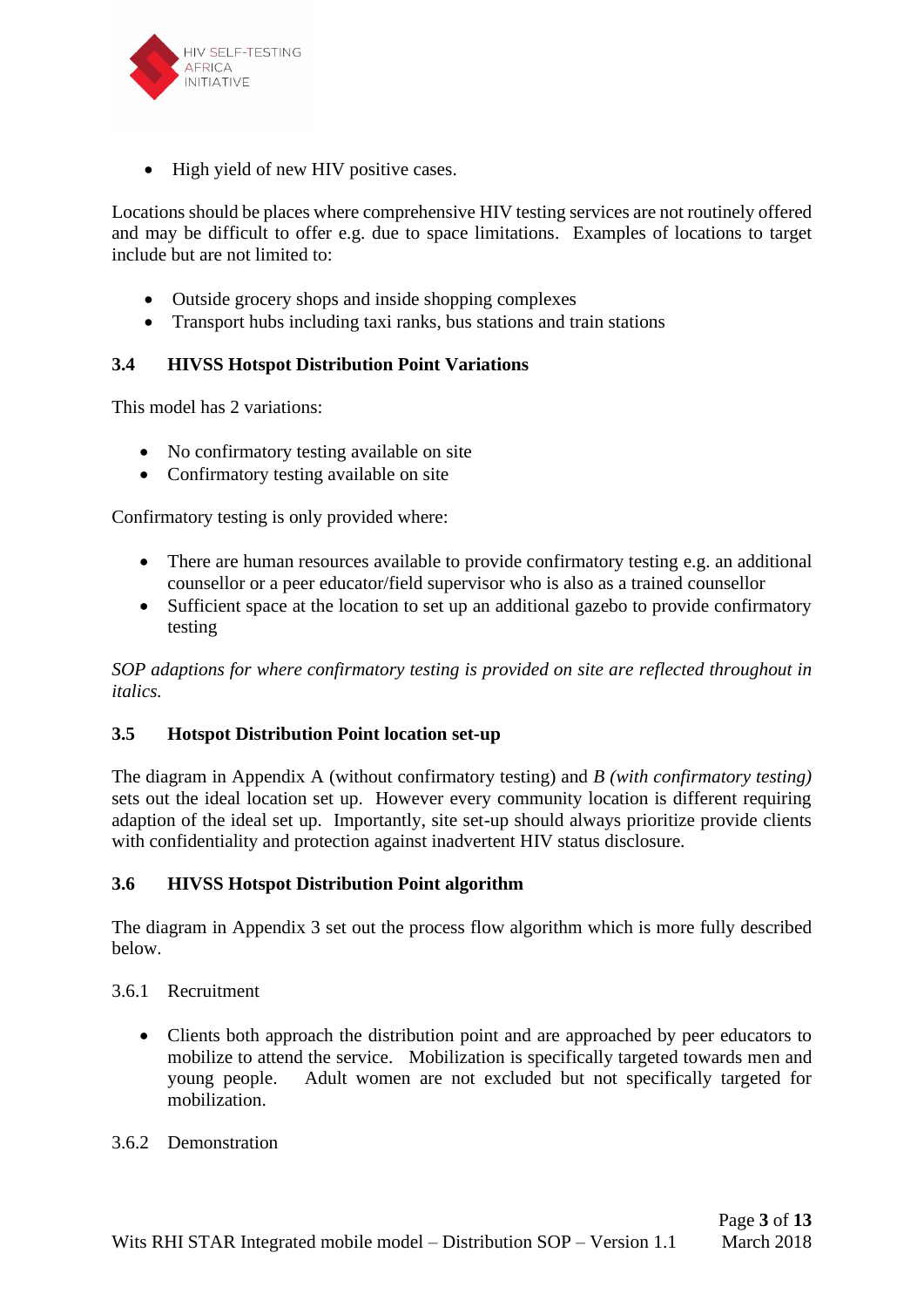

- Clients receive group pre-test counselling and a demonstration of an HIVSS.
- *Clients are informed that there is confirmatory rapid testing available on site and that they can HIVSS on site and if they screen positive can immediately access confirmatory testing.*

#### 3.6.3 HIVSS offer

- Clients are then offered an HIVSS to take home or HIVSS on site in pop-up cubicle. On-site HIVSS ensures that clients can request assistance if desired.
- Clients are also offered an HIVSS for their sexual partner if he is male. Where a client asks for HIVSS kits for their female partner, they will be provided with a HIVSS kit if they say they do not know the status of their partner or know their partner has not tested recently.
- 3.6.4 Completion of Fixed Distribution Point DCF
	- The peer educator then completes the Fixed Distribution Point DCF indicating whether: o Whether confirmatory testing was available or not
		- o Whether the client has chosen to complete HIVSS on-site or not.
- 3.6.5 HIVSS at home
	- These clients are provided with pre-pack HIVSS take home kits, given IEC materials, reminded that they can call any of the numbers on the referral information in their packs should they require further support and leave the distribution point.
- 3.6.6 On-site HIVSS
	- Peer educator leads client to pop-up cubicle and offers assistance if required. Peer educator explains to client that after completion of HIVSS the client needs to:
		- o mark on self-reading card their reading of their result and place in front pouch of disposal bag
		- o place used HIVSS in unnamed disposal bag together with kit packet (for batch number) and seal
		- o give sealed bag to peer educator on exit who feels to check used kit in bag and places in return box.
		- o all other waste disposed of in pop-up cubicle.
	- Peer educator sets timer on outside of pop-up cubicle so that client and peer educator are aware of 20 minute count down from start of test.
	- Peer educator is available to support any question or confirm client reading of HIVSS if asked.
- 3.6.7 After completion of on-site HIVSS
	- The peer educator joins client in cubicle where: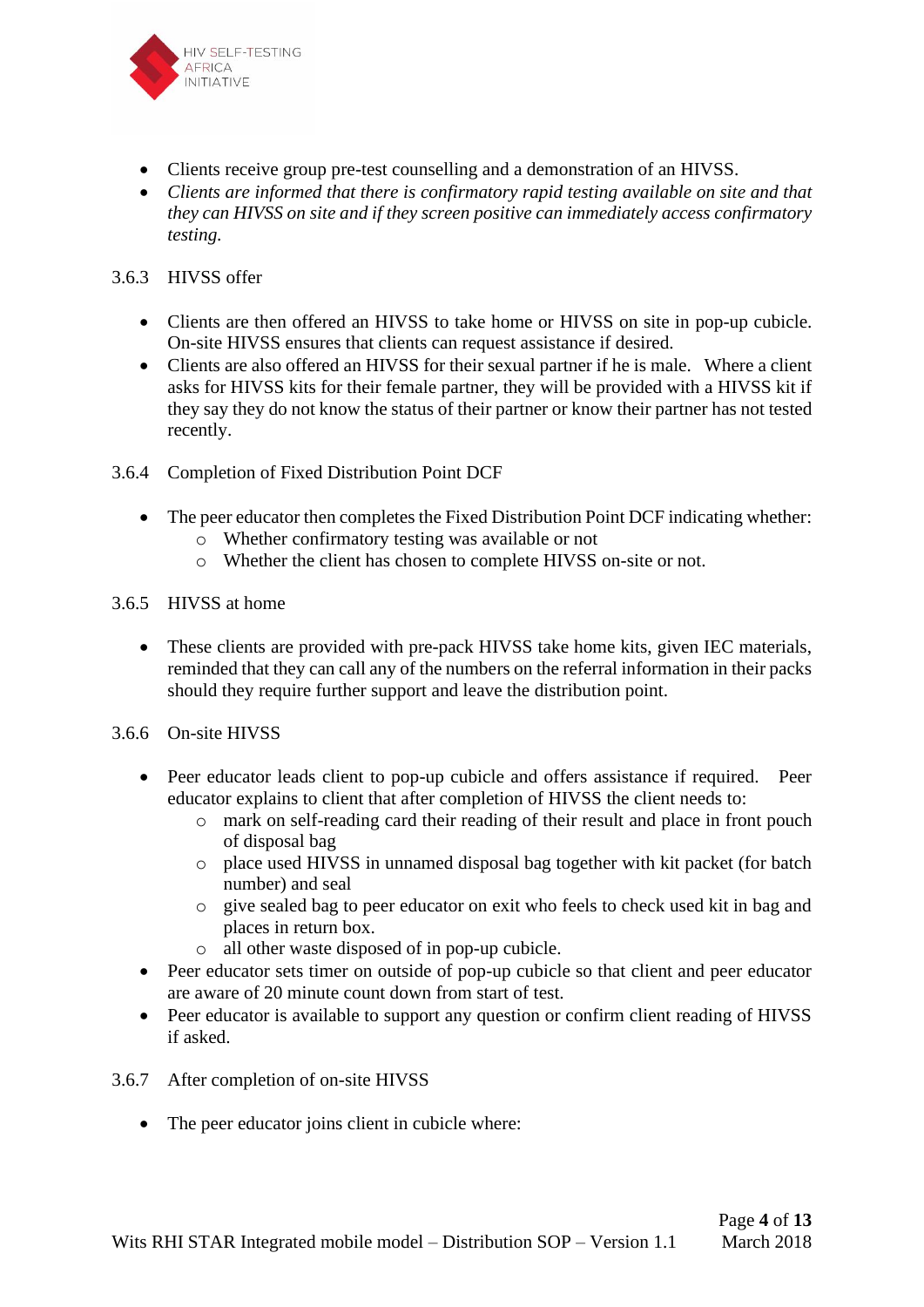

- o Client is reminded if the client screened positive, they should attend immediate confirmatory HIV rapid testing and is offered support to link the client to confirmatory rapid testing.
- o Client is reminded if the client screened negative of the 3 month window period.
- Where client indicates they do not want or need confirmatory rapid testing, they leave the site.
- Where client requests confirmatory rapid testing, the client is linked to confirmatory testing provided by either:
	- o The Community Health System Strengthening Team at mobile site or at Wits RHI offices in Hillbrow/DKK
	- o The closest public sector facility
	- o *Confirmatory testing gazebo on-site:* 
		- This requires further completion of the section on the DCF which *specifically refers to on-site confirmatory testing*
- 3.6.8 Further process for clients after attending confirmatory rapid testing
	- Where clients are confirmed HIV positive by rapid test either by Community HSS team or at on-site confirmatory testing, they are:
		- i) As part of post-test counselling offered HIVSS kits for their current sexual partners (limited to 3 kits). Where client accepts offer, the counsellor will complete the Partner only HIVSS DCF.
		- ii) Linked to ART initiation by Community HSS team with follow-up by linkage officer

## **3.7 After distribution:**

## **3.7.1 Equipment and HIVSS kits**

- All equipment taken down, carefully packed in trailer for next day.
- Any broken or missing equipment reported to Field Logistics Officer
- All unused pre-packed HIVSS kits (on site and for home) returned to office and checked back into Community HIVSS storage

#### **3.7.2 Data process:**

- Used kits are opened and read and compared with self-reading cards.
- These results together with self-reading cards and DCFs are returned to field worker supervisor who enters into monthly summary distribution sheet (see detailed M&E plan).

#### **3.8 Linkage follow-up procedures for off-site self-screening**

## **3.8.1 HIVSS onsite and confirmatory rapid**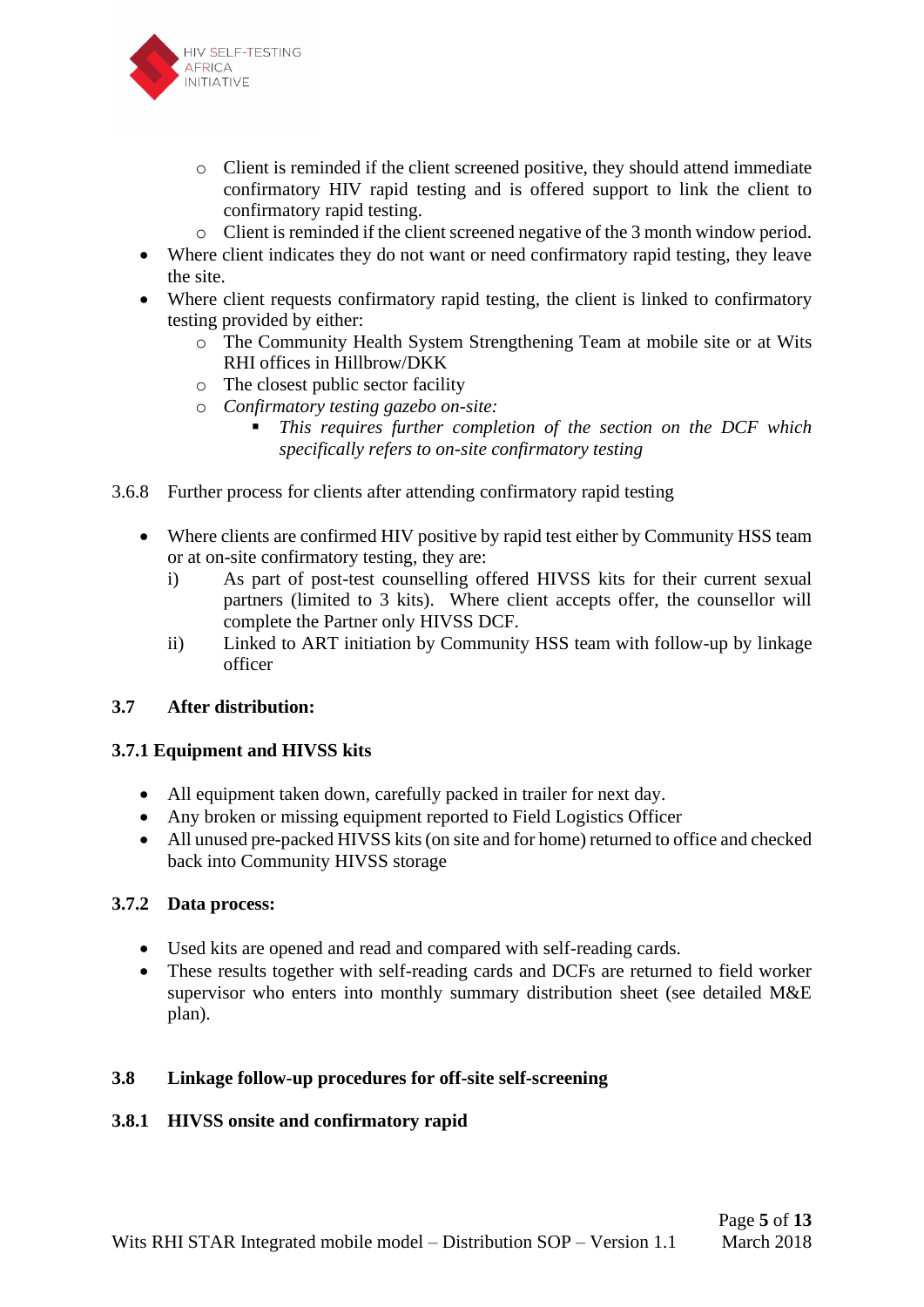

• Quality assurance officer on Wednesday follow-up with Community HIVSS on linkage of newly diagnosed HIV positive clients by checking HSS RedCap database. Where client has not been linked inform Community HSS head nurse and STAR nurse for further follow-up.

## **3.8.2 HIVSS offsite**

- Client is not contacted but where client calls STAR staff, they are actively linked to Community HSS team for confirmatory testing alternatively to their closest clinic.
- The client is asked to provide the bar code number on their test. The corresponding DCF is pulled from records and updated with linkage information.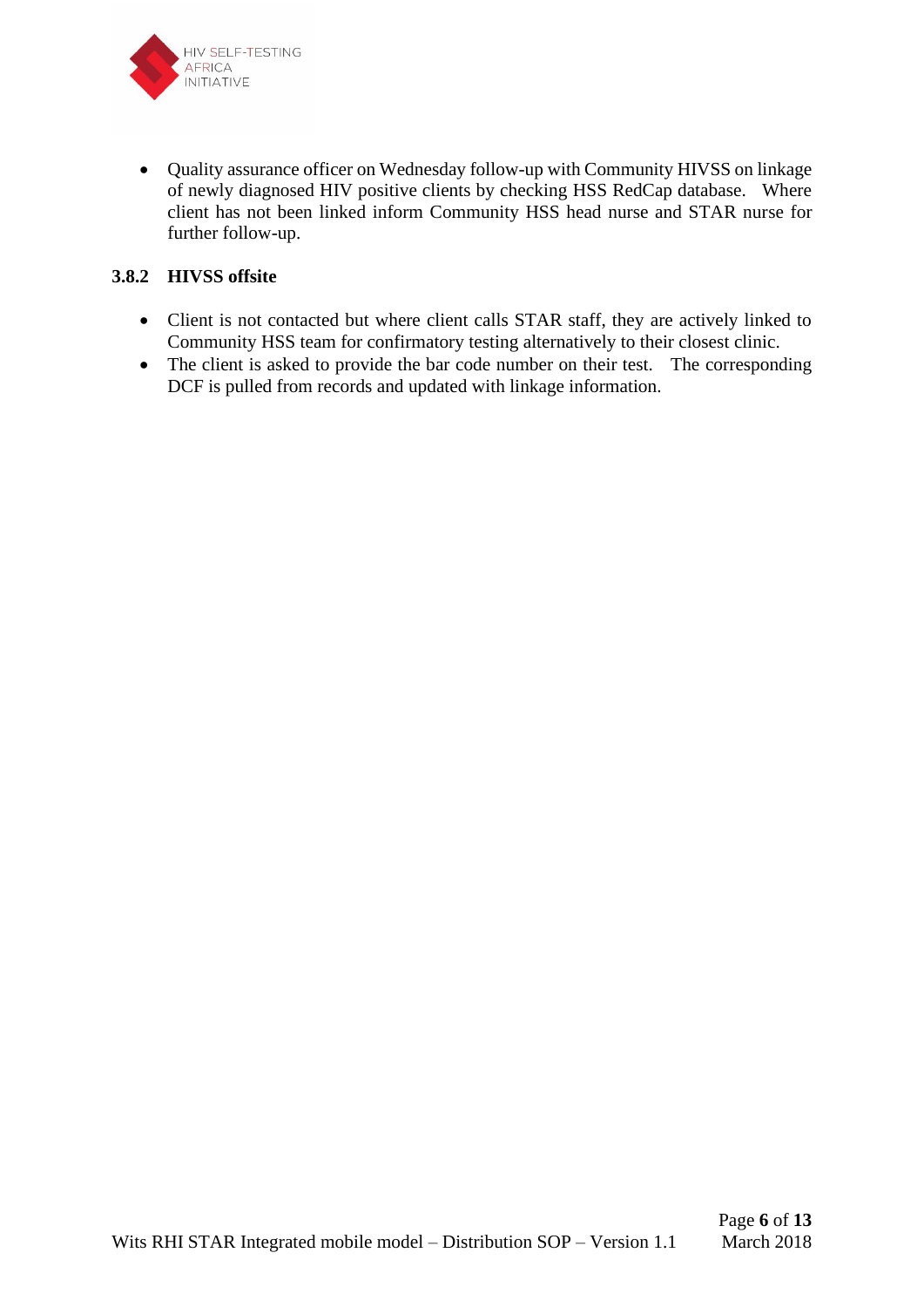

## **APPENDIX I – Hotspot Distribution Point Site set-up – no confirmatory testing**

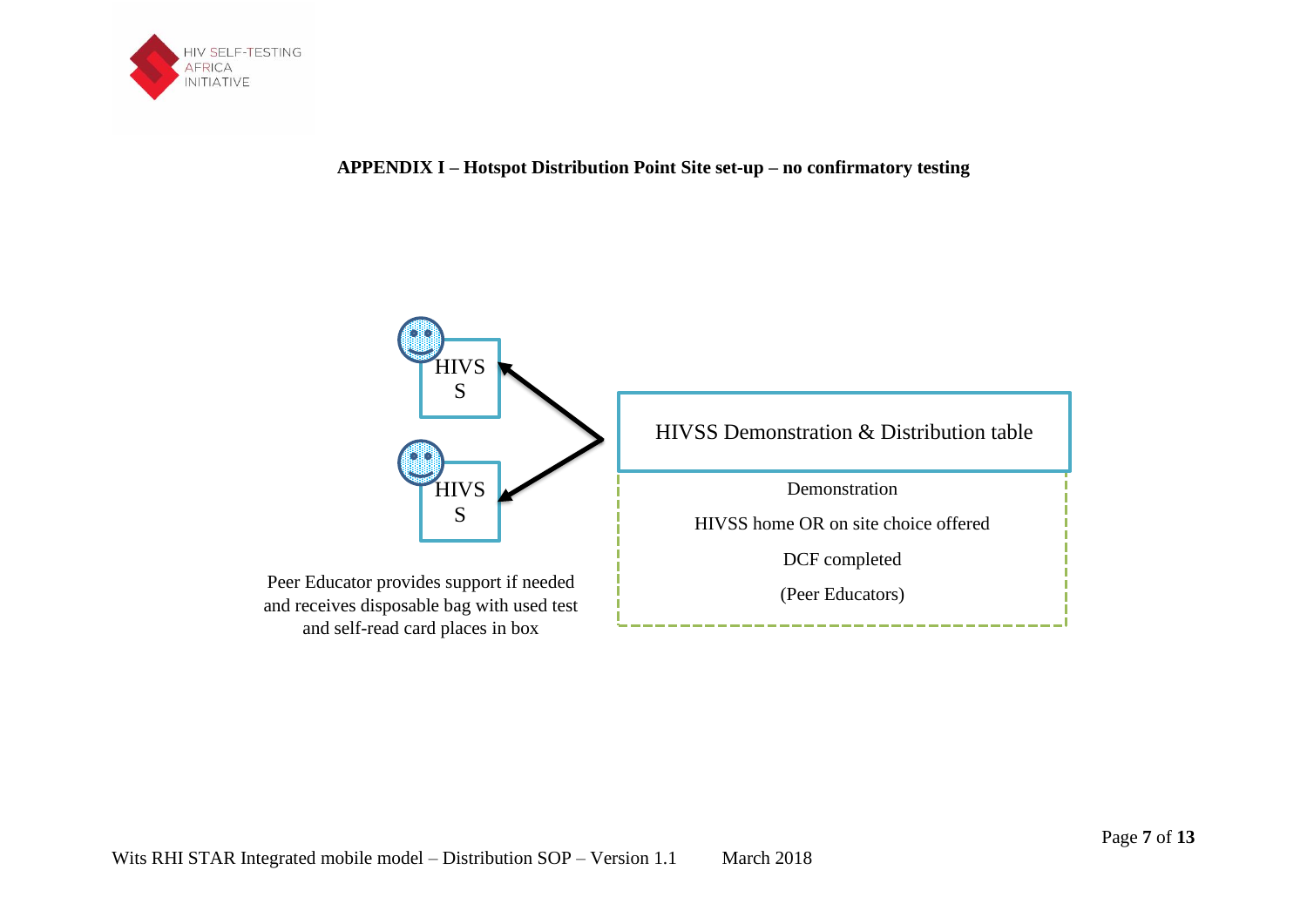

#### **APPENDIX 2 – Hotspot Distribution Point Site set-up – with on-site confirmatory testing**

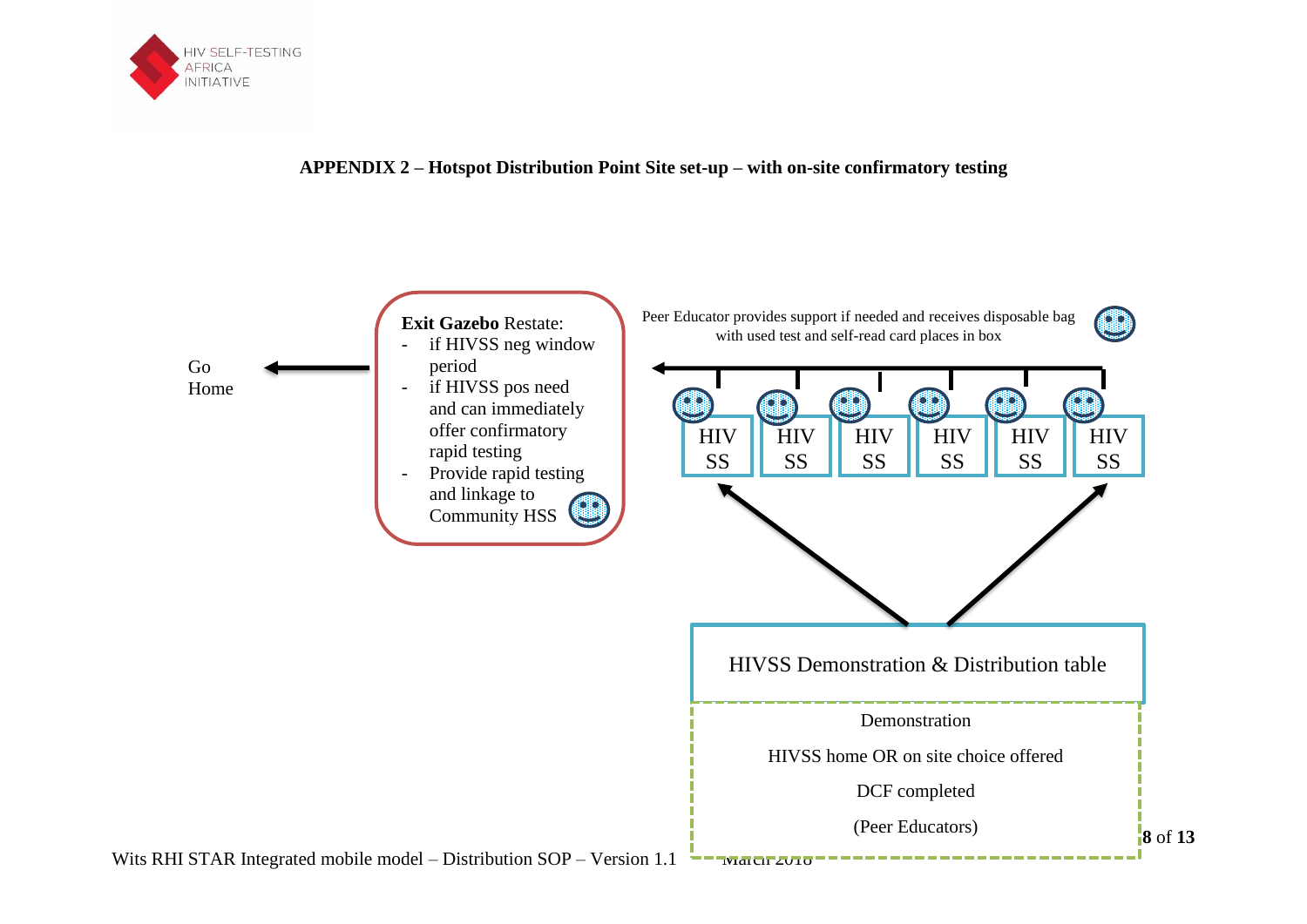

# **APPENDIX 3 – HIVSS Hotspot Distribution Point algorithm**

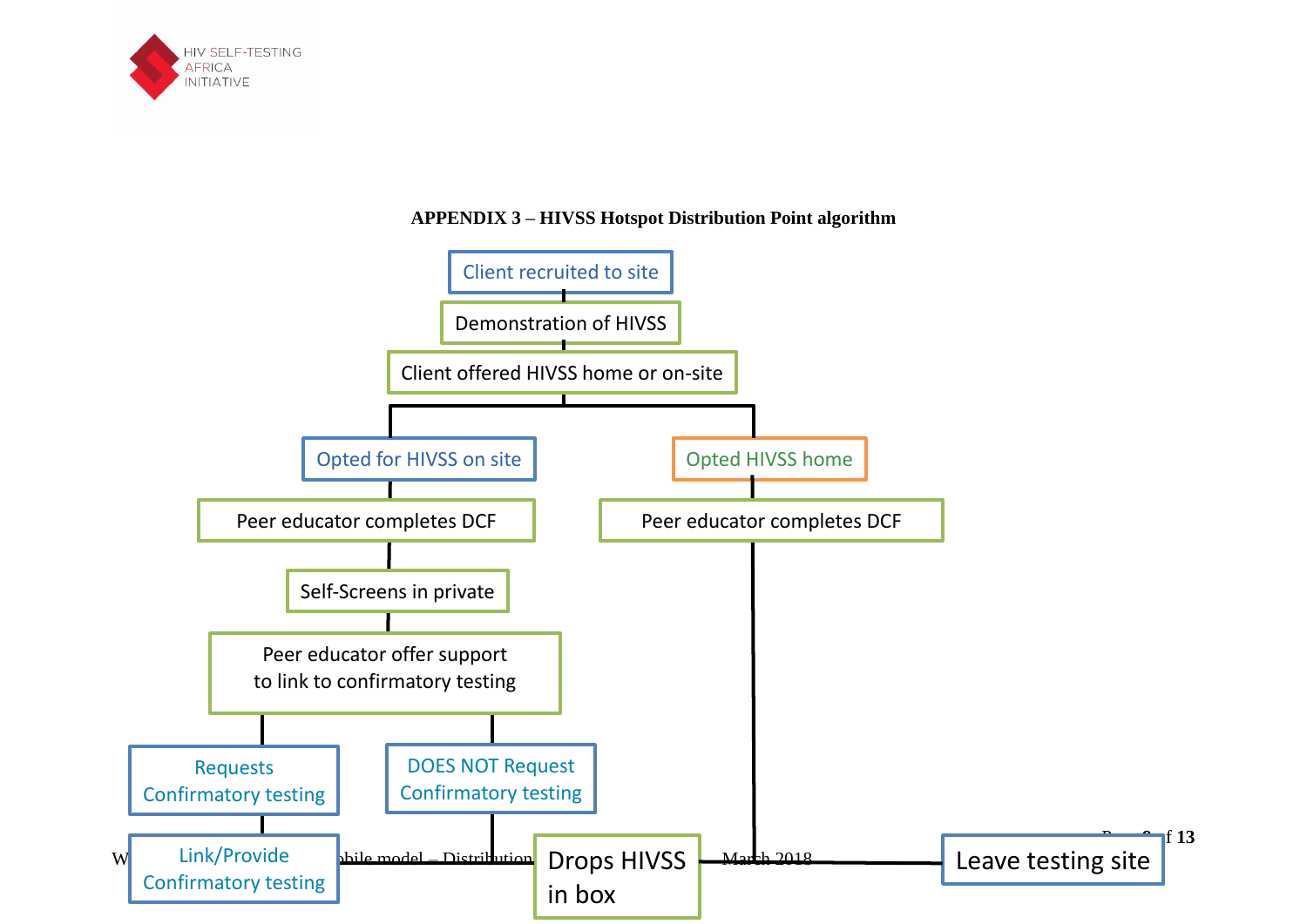

# **APPENDIX 4 – Fixed Point Distribution DCF**

| <b>Community Fixed point distribution</b>  |                  | With NO confirmatory testing        |                          | With confirmatory testing       |
|--------------------------------------------|------------------|-------------------------------------|--------------------------|---------------------------------|
| Collection point:                          |                  |                                     |                          |                                 |
| Distributor name:                          |                  |                                     |                          |                                 |
| Date:                                      | M<br>D<br>D<br>M | V<br>γ<br>V                         |                          |                                 |
| Home township/suburb:                      |                  |                                     |                          |                                 |
| Gender:                                    | Male<br>1        | Female<br>$\overline{2}$            | Transgender<br>3         |                                 |
| Age:                                       | years            | OR                                  | D<br>Date of birth:<br>D | Y<br>Υ<br>$M_{\odot}$<br>M<br>Υ |
| When was the last time you tested for HIV? | 0-3 months       | $3-12$ months $3$<br>$\overline{2}$ | More than 12 months      | Never tested<br>4               |
| HIV self-screen demonstration:             | Yes              | <b>No</b><br>$\overline{2}$         |                          |                                 |
| HIV self-screen kit for partner:           | Yes              | No<br>2                             | Not applicable           | Not offered<br>3                |
| If YES:                                    |                  |                                     | (if not partner)         |                                 |
| Gender of partner:                         | Male             | Female<br>2                         | 99 Transgender           |                                 |
| Age of partner:                            | years            | OR                                  | Date of birth:<br>D      | M<br>M<br>D                     |
| HIV self-screen on site (not taken home)   | Yes              | No<br>2                             | Not offered              |                                 |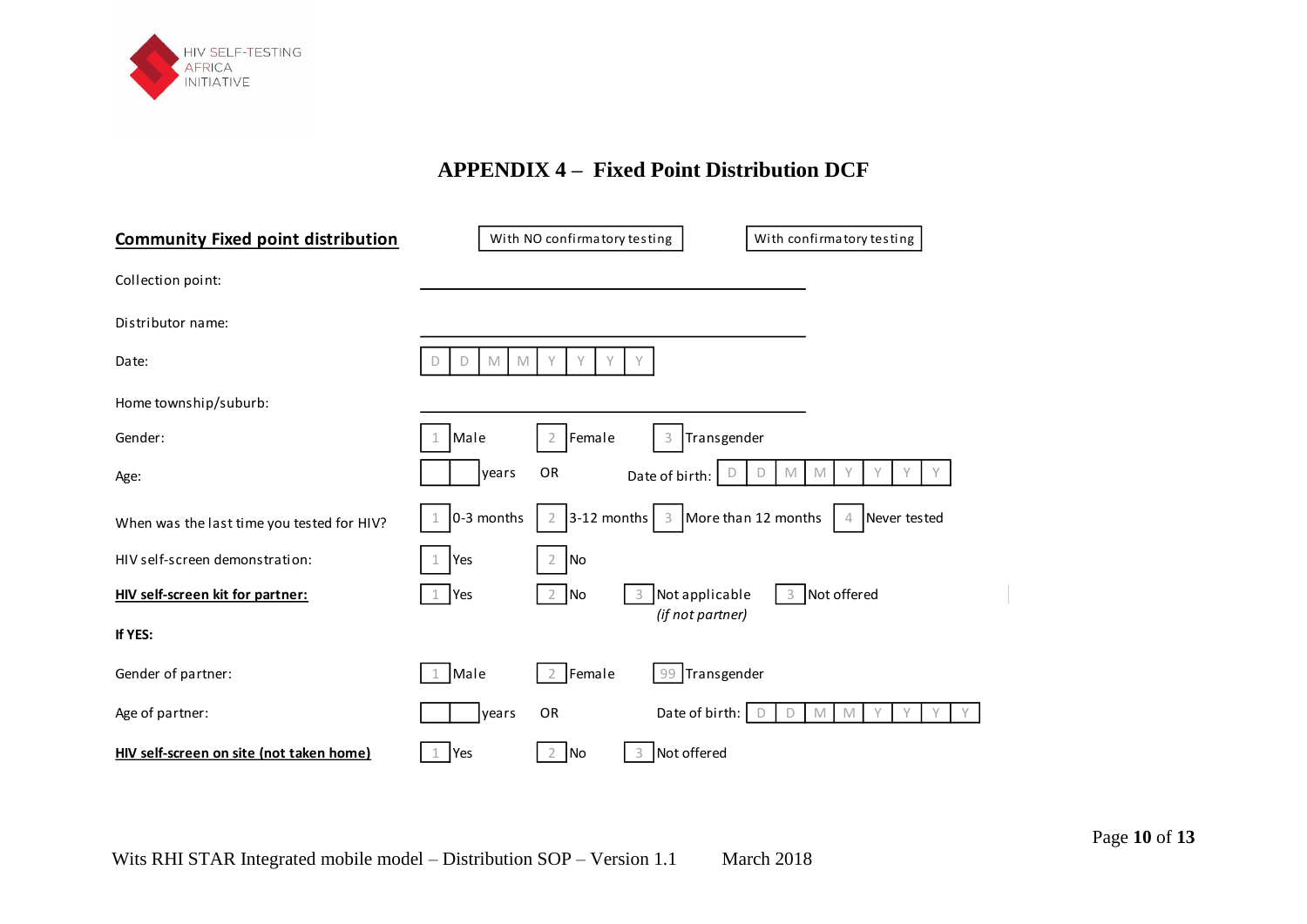

#### *Only to be completed if confirmatory testing available on*

| site                                                                                               |             |   |            |                |                |  |        |         |                |         |  |  |  |
|----------------------------------------------------------------------------------------------------|-------------|---|------------|----------------|----------------|--|--------|---------|----------------|---------|--|--|--|
| Requested confirmatory rapid testing                                                               | Yes         |   |            | $\overline{2}$ | No             |  |        |         |                |         |  |  |  |
| Attended confirmatory testing<br>Only to be completed if attending confirmatory testing on<br>site | Yes on site |   |            |                | 2 Yes off site |  | $3$ No |         | $\overline{4}$ | Unknown |  |  |  |
| Name                                                                                               |             |   |            |                |                |  |        |         |                |         |  |  |  |
| Surname                                                                                            |             |   |            |                |                |  |        |         |                |         |  |  |  |
| Date of Birth                                                                                      |             | M | <b>IVI</b> |                |                |  |        |         |                |         |  |  |  |
| Identify number (if SA)                                                                            |             |   |            |                |                |  |        |         |                |         |  |  |  |
| Contact telephone number                                                                           |             |   |            |                |                |  |        |         |                |         |  |  |  |
| Rapid #1 result                                                                                    | Pos         |   |            |                | Neg            |  |        | Invalid |                |         |  |  |  |
| Rapid #2 result                                                                                    | Pos         |   |            |                | Neg            |  |        | Invalid |                |         |  |  |  |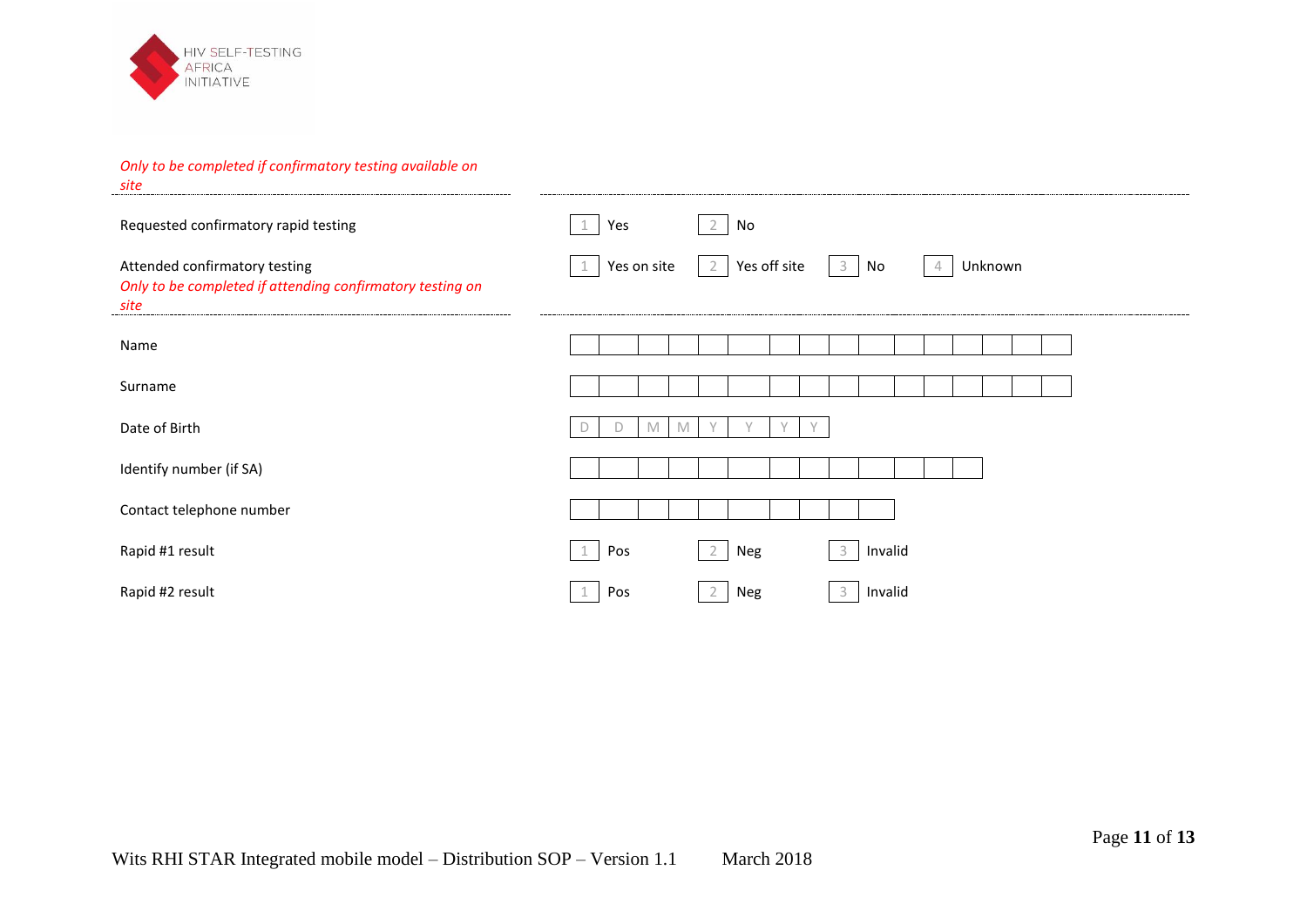

**APPENDIX 5 – Partner only HIVSS DCF**